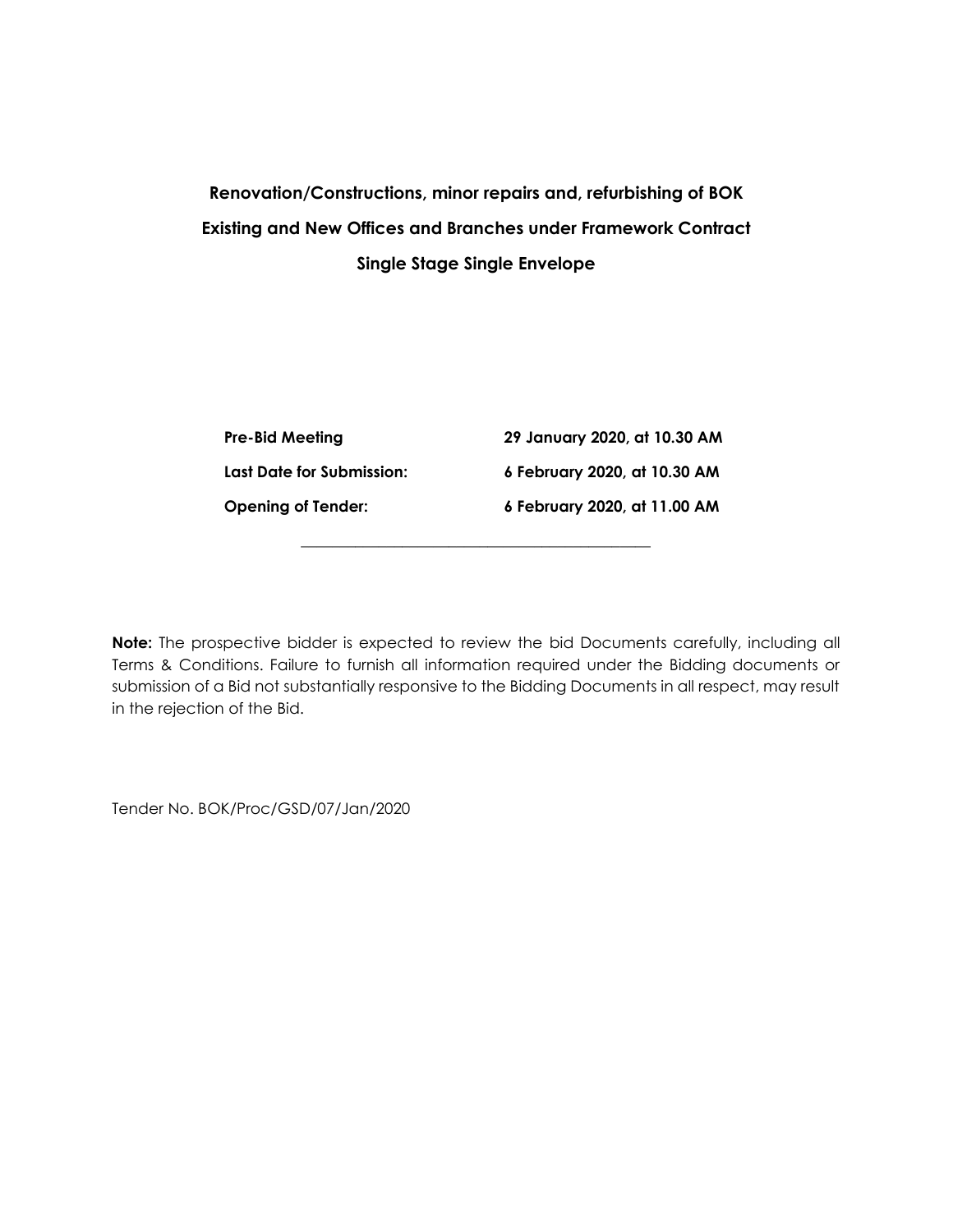The Bank of Khyber intend to select reputable contractors/firms/companies for Renovation/Constructions, minor repairs works and refurbishing of BOK Existing and New Offices and Branches under Framework Contract, Under KPPRA Act and Rules.

### **Scope of Works:**

Selection of bidders shall be carried as per following Province Wise Zones and each zone contained Lot-1 to Lot-3, for Renovation/Construction, Minor Repairs and refurbishing.

- Zone-1 KPK, Gilgit Baltistan, All FATA, All Agencies
- Zone-2 Punjab, Capital Territary & Azad Jamu Kashmir
- Zone-3 Sindh
- Zone-4 Baluchistan
	- LOT-1: Full Branch renovation: The qualified bidder will be responsible for doing the full branch renovation works in respective area / province. The average branch renovation cost is Rs.5.5 Million. The cost can be increased or decreased as per site requirements.
	- LOT-2: Refurbishing Works: The qualified bidder will be responsible for doing the refurbishing works in respective area / province. The average branch refurbishing cost is Rs.2.5 Million. Under this lot, the qualified bidder can work upto maximum cost of Rs.2.5 million / project.
	- LOT-3: Minor Works: The qualified bidder will be responsible for doing the minor renovation works in respective area / province. Under this lot, the qualified bidder can work upto maximum cost of Rs.500, 000/project.

BOQ and Designed are attached for Lot-1 to Lot-3.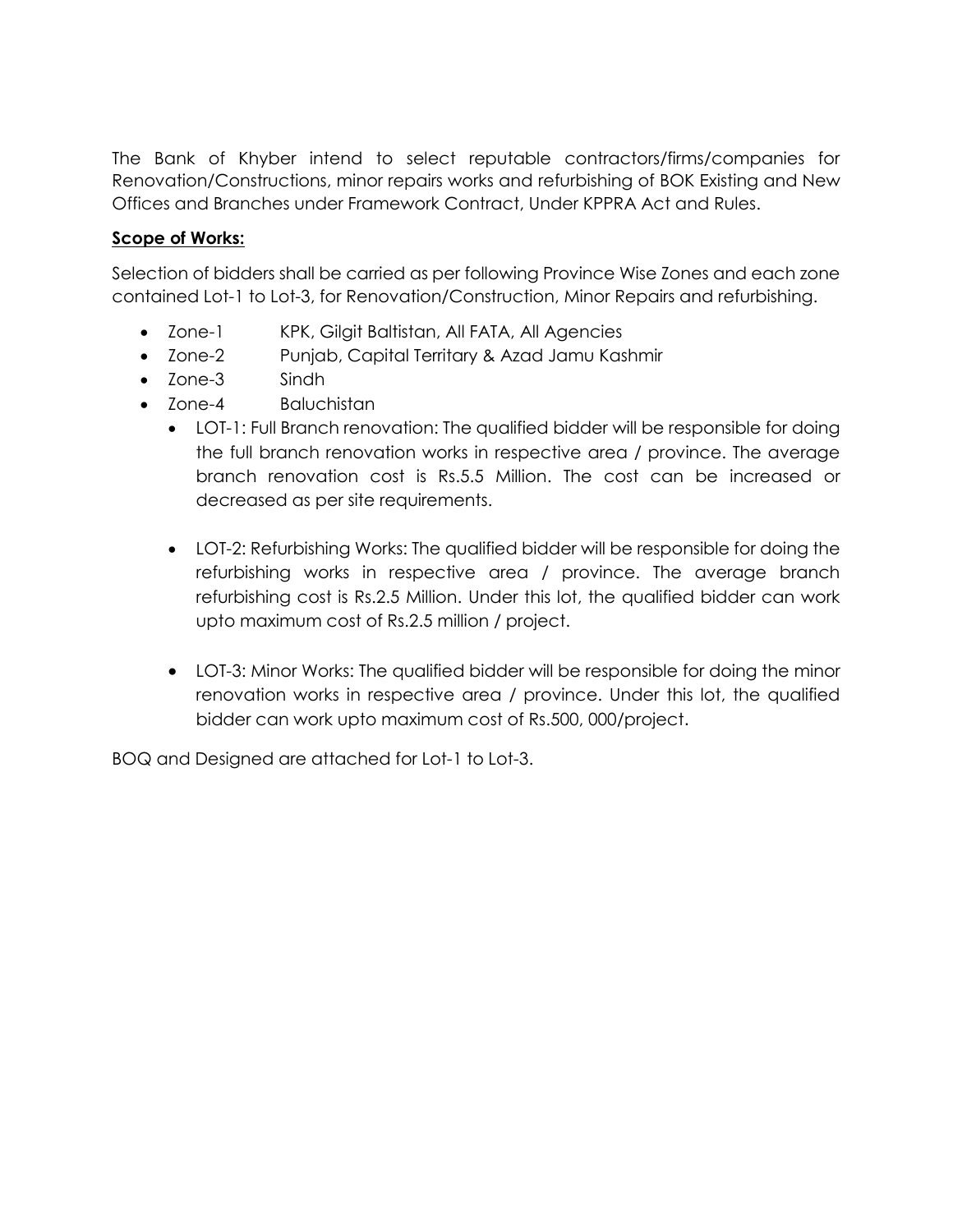# **Mandatory Requirement.**

Sealed envelope, clearly marking the tender description, should be submitted in a single stage single envelope basis duly completed in all respects. Bidders are required to submit its Proposal in accordance with the **Mandatory Requirements** as mentioned below. Failing to which the proposal will not be considered.

| #              | <b>Mandatory Requirements</b>                                                                                                                                                                                                                                                                                                                                                                                                                           | Proof to<br>be<br>attached<br>Yes/No |
|----------------|---------------------------------------------------------------------------------------------------------------------------------------------------------------------------------------------------------------------------------------------------------------------------------------------------------------------------------------------------------------------------------------------------------------------------------------------------------|--------------------------------------|
| $\mathbf{1}$   | The bidder should be an Active Tax Payer.                                                                                                                                                                                                                                                                                                                                                                                                               |                                      |
| $\overline{2}$ | Bidder for Lot-1 and Lot-2 shall be registered with Pakistan Engineering<br>Council. Valid Certification shall be attached. In case of application<br>for renewal submitted with PEC, acknowledged of PEC shall be<br>attached.                                                                                                                                                                                                                         |                                      |
| $\mathfrak{S}$ | The bidder should be an KPRA registered having active status. In case<br>of fresh application for registration, KPRA acknowledgement should be<br>attached.                                                                                                                                                                                                                                                                                             |                                      |
| $\overline{4}$ | The bidder for Lot-1 and Lot-2 should have at-least 5 years' experience<br>in construction, renovation, Minor Repairs and refurbishing since<br>incorporation of business, shall be eligible to participate in the tender.<br>Evidence shall be attached.                                                                                                                                                                                               |                                      |
| 5              | The Bidder for Lot-3, must have two years' experience in relevant field.<br>Bidder must have executed similar works frame work contracts/pre-<br>qualification<br>letter<br>at<br>least<br>3<br>with<br>branches<br><b>Banks</b><br>renovation/construction. Evidence to be attached. Only for Lot-1.<br>Bidder must have executed similar works frame work contracts/pre-<br>qualification at least 2 with Banks branches refurbishing. Evidence to be |                                      |
|                | attached. Only for Lot-2                                                                                                                                                                                                                                                                                                                                                                                                                                |                                      |
| 6              | Details of Technical Staff and machinery specially in the field of<br>Renovation/Constructions. CV of the technical staff shall be attached.<br>Only for Lot-1 and Lot-2                                                                                                                                                                                                                                                                                |                                      |
| $\overline{7}$ | Bidder shall provide last three year audited balance sheets. Audited by<br>Chartered Accountant Firms/Chartered Accountant for Lot-1 only.<br>For Lot-2 and Lot-3 Bidders shall submit their banks accounts statement<br>for 3 years.                                                                                                                                                                                                                   |                                      |
| 8              | Bidders applying for all Lots shall provide Rs.300,000/- bid security (any<br>banking instrument excluding pay order).                                                                                                                                                                                                                                                                                                                                  |                                      |
| 9              | Bidders applying for Lot-3 shall provide Rs.150,000/- bid security (any<br>banking instrument excluding pay order).                                                                                                                                                                                                                                                                                                                                     |                                      |
| 10             | The bidder shall provide undertaking on stamp paper dully attested by<br>notary public that they have not been blacklisted by any of the                                                                                                                                                                                                                                                                                                                |                                      |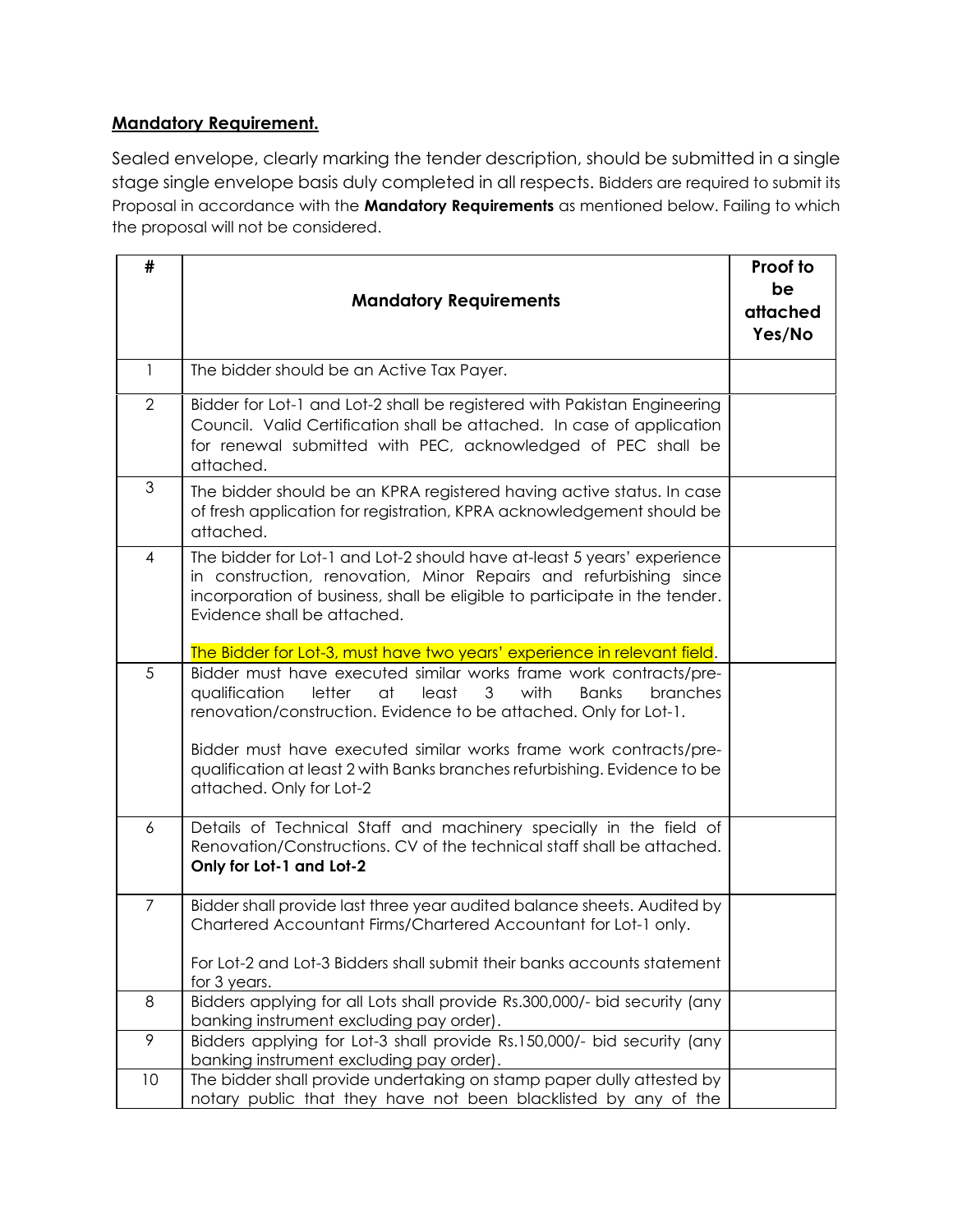|                 | Provincial / Federal Government or organizations of the State / Federal<br>Government in Pakistan. The bidder should not be in litigation with its<br>customers/clients.              |  |
|-----------------|---------------------------------------------------------------------------------------------------------------------------------------------------------------------------------------|--|
| 11              | Bidder shall provide undertaking on stamp paper dully attested by<br>notary public for provision of performance guarantee (issue by<br>schedule bank) in favor of The Bank of Khyber. |  |
| 12 <sup>2</sup> | Bidder shall provide Integrity pact on stamp paper dully attested by<br>notary public.                                                                                                |  |
| 13              | Bidder shall provide fair charges on stamp paper dully attested by<br>notary public.                                                                                                  |  |
| 14              | Bidder shall stamp and sign each page of this bid document.                                                                                                                           |  |

### **Terms & Condition**

- 1. The Procurement shall be conducted in accordance with the Khyber Pakhtunkhwa Procurement Rules 2014 on **Single Stage Single Envelope Procedure**.
- 2. Company seal / stamp must be fixed on the Proposals.
- 3. Bidders can apply in all Province Wise Zones and all three lots, or any of their choice.
- 4. Bank reserve the right to assign work to any successful bidder in any Province Wise Zone and Lot, according their approved rate.
- 5. All the firms applied for the Tender must provide documents in line with the Mandatory requirements and should qualify the mandatory requirements. **If any firm fails to qualify the mandatory requirements, bid shall be considered as nonresponsive bid.**
- 6. Bids not complying with all the given clauses in this tender document are liable to be rejected.
- 7. Bidders applying for all lots shall provide Bid Security of Rs.300,000/- (Any banking instrument excluding pay order).
- 8. Bidders applying for Lot-3 shall provide Bid Security of Rs.150,000/- (Any banking instrument excluding pay order).
- 9. Successful bidders of Lot-1 and Lot-2 shall provide Rs.500,000/- performance Bank guarantee (issued by Bank only) in favour of The Bank of Khyber before execution of framework contract. Other bid securities will be returned.
- 10.Successful bidders of Lot-3 shall provide Rs.200,000/- performance Bank guarantee (issued by Bank only) in favour of The Bank of Khyber before execution of framework contract. Other bid securities will be returned.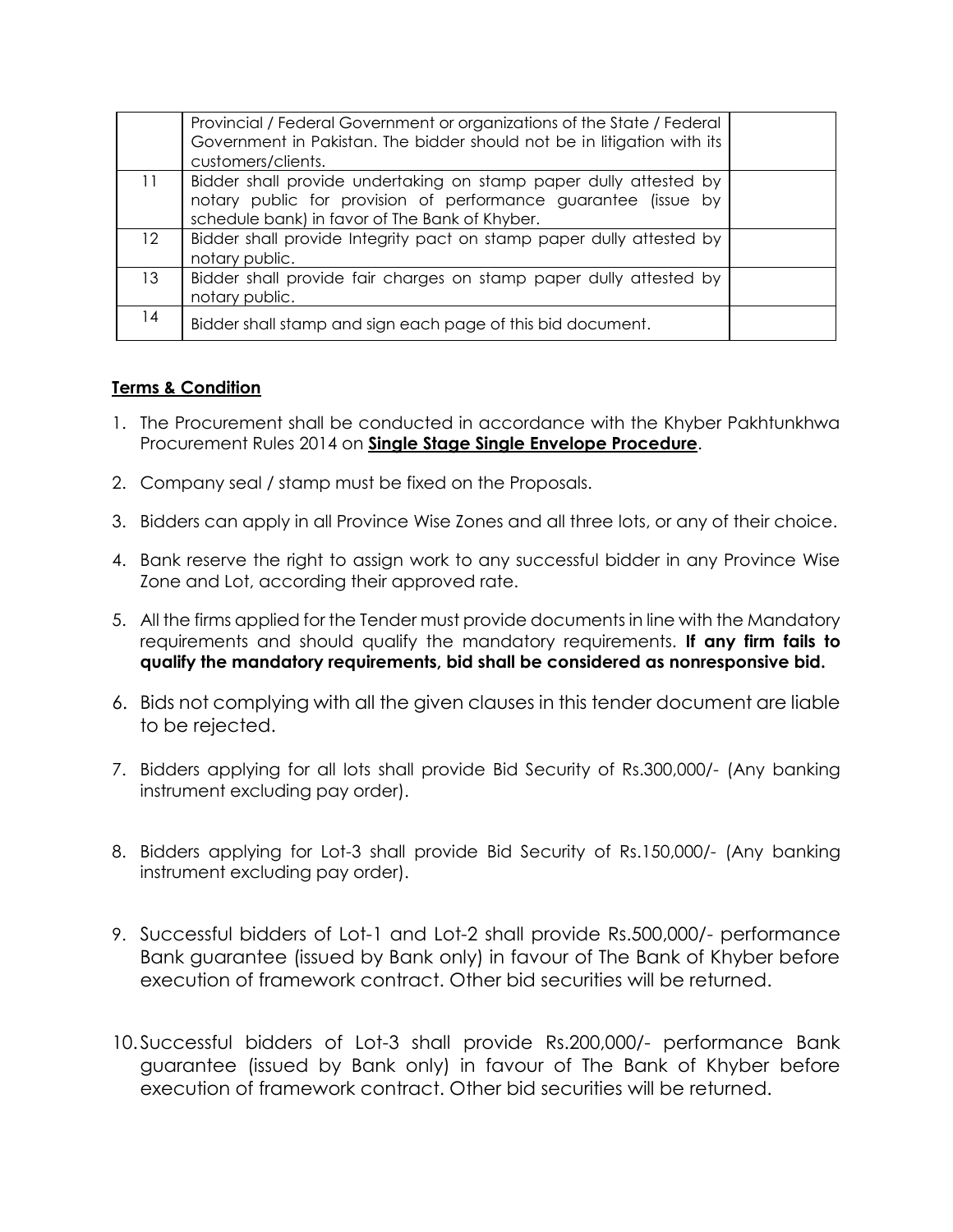- 11. The prices quoted shall remain valid for 120 days, after the date of opening the financial proposal.
- 12.All prices quoted must be in PKR inclusive of all Taxes applicable, such as GST, Income Tax, etc.
- 13. The Bank of Khyber will not be responsible for any costs or expenses incurred by bidders in connection with the preparation or delivery of bids.
- 14. Lowest bidder(s) in Zones and Lots shall be considered as successful, subject to completion of all mandatory requirements.
- 15. Successful bidder of all lots shall execute agreement with Bank initially for period of one year, second year renewal shall be done on satisfactory performance of the bidders.
- 16. Successful bidders of all lots prices shall be locked for two years, during the period two years contract no escalation shall be allowed.
- 17. Mode of payment against bills Lot-1 and Lot-2:
	- First Running Bill on completion of 50% works on satisfactory report on works from Construction and Renovation Department.
	- Second running bill on completion of branch 25% from remaining amount.
	- Final Bill on completion on satisfactory report on works from Construction and Renovation Department.
	- 5% retention money will be deducted from all bills, and same will be released after completion of 6 months of work completed.
- 18. No revised bids will be allowed.
- 19. Bank reserve the right to add any additional work in on going work on same terms and conditions with limitation of original work order.
- 20.Any bid submitted after due date and time will not be entertained.
- 21. This bid document shall prevail over the company's own standard terms and conditions.
- 22. For clarification and queries proper written request shall be sent to Procurement Department related to Bid documents 7 days before the bid opening through courier service.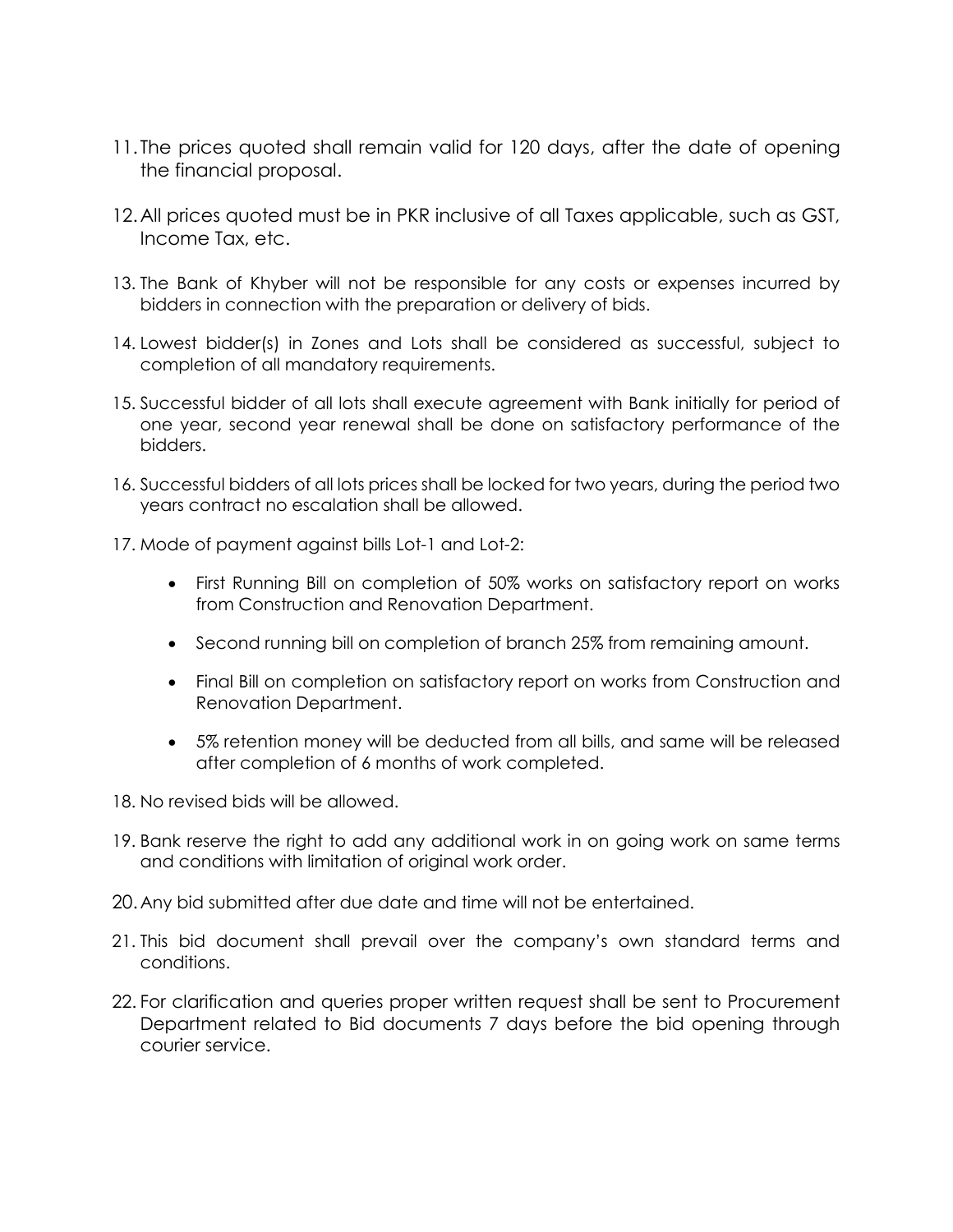- 23. If any successful bidder required advance against the work order, they shall provide Mobilization Advance Bank Guarantee (**issued by bank only)** equivalent to Advance required, Advance shall not exceed 50% of the total work order.
- 24. Any bid not received as per terms and conditions laid down in this document are liable to be ignored. No offer shall be considered if:
	- Received without Bid Security;
	- It is received after the date and time fixed for its receipt;
	- The tender document and the bid is unsigned;
	- The offer is ambiguous;
	- The offer is conditional i.e. No advance payment, currency fluctuations etc.
	- The offer is from blacklisted firm in any Federal / Provincial Govt. Dept.:
	- Hand written bids shall NOT be accepted; it must be typed.
- 25.Pre bid meeting will be held on 29 January 2020, at 10.30 AM the Office of, Incharge Procurement Department, at 29 A The Mall, Peshawar Cantt.
- 26.Bidders are required to submit sealed proposals to the office of the In-Charge Procurement Department, The Bank of Khyber on or before 6 February 2020, at 10.30 AM Tender Opening on same day at 11.00 AM at The Bank of Khyber, Head Office.

# **In-Charge Procurement**

# **The Bank of Khyber**

29-A, The Mall, Peshawar Cantt.

Phone No: 0915275352.

**Company Name**

**Authorize Personnel**

**Email Address**

**Mailing Address**

**Cell Number**

**Landline Number.**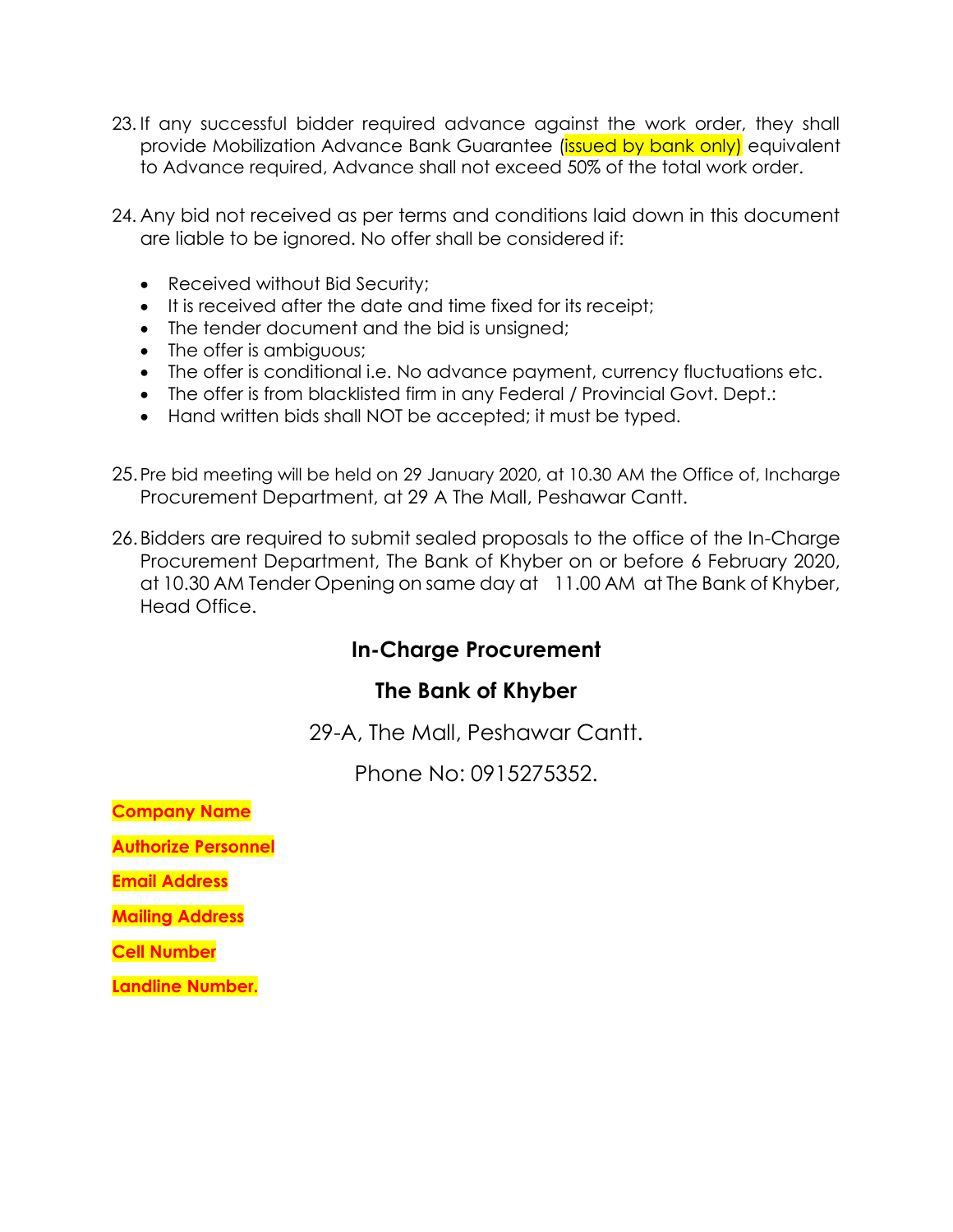#### **(On stamp paper without mentioning the Bid Amount)**

#### **INTEGRITY PACT**

#### DECLARATION OF FEES, COMMISSION AND BROKERAGE ETC. PAYABLE BY THE SUPPLIERS OF GOODS

Contract No.\_\_\_\_\_\_\_\_\_\_\_\_\_\_ Dated \_\_\_\_\_\_\_\_\_\_\_\_\_Contract Value: *[To be filled in at the*  **time of signing of Contract***]* Contract Title: *Contractal* [name of Supplier] hereby declares that it has not obtained or induced the procurement of any contract, right, interest, privilege or other obligation or benefit from The Bank of Khyber or any administrative subdivision or agency thereof or any other entity owned or controlled by The Bank of Khyber through any corrupt business practice.

Without limiting the generality of the foregoing, [name of Supplier] represents and warrants that it has fully declared the brokerage, commission, fees etc. paid or payable to anyone and not given or agreed to give and shall not give or agree to give to anyone within or outside Pakistan either directly or indirectly through any natural or juridical person, including its affiliate, agent, associate, broker, consultant, director, promoter, shareholder, sponsor or subsidiary, any commission, gratification, bribe, finder's fee or kickback, whether described as consultation fee or otherwise, with the object of obtaining or inducing the procurement of a contract, right, interest, privilege or other obligation or benefit in whatsoever form from The Bank of Khyber, except that which has been expressly declared pursuant hereto.

[Name of Supplier] certifies that it has made and will make full disclosure of all agreements and arrangements with all persons in respect of or related to the transaction with The Bank of Khyber and has not taken any action or will not take any action to circumvent the above declaration, representation or warranty.

[Name of Supplier] accepts full responsibility and strict liability for making any false declaration, not making full disclosure, misrepresenting facts or taking any action likely to defeat the purpose of this declaration, representation and warranty. It agrees that any contract, right, interest, privilege or other obligation or benefit obtained or procured as aforesaid shall, without prejudice to any other rights and remedies available to The Bank of Khyber under any law, contract or other instrument, be voidable at the option of The Bank of Khyber.

Notwithstanding any rights and remedies exercised by the Bank of Khyber in this regard, [name of Supplier] agrees to indemnify The Bank of Khyber for any loss or damage incurred by it on account of its corrupt business practices and further pay compensation to The Bank of Khyber in an amount equivalent to ten time the sum of any commission, gratification, bribe, finder's fee or kickback given by [name of Supplier] as aforesaid for the purpose of obtaining or inducing the procurement of any contract, right, interest, privilege or other obligation or benefit in whatsoever form from The Bank of Khyber.

Name of Seller/Supplier: ………… , Signature: ………………………… {Seal],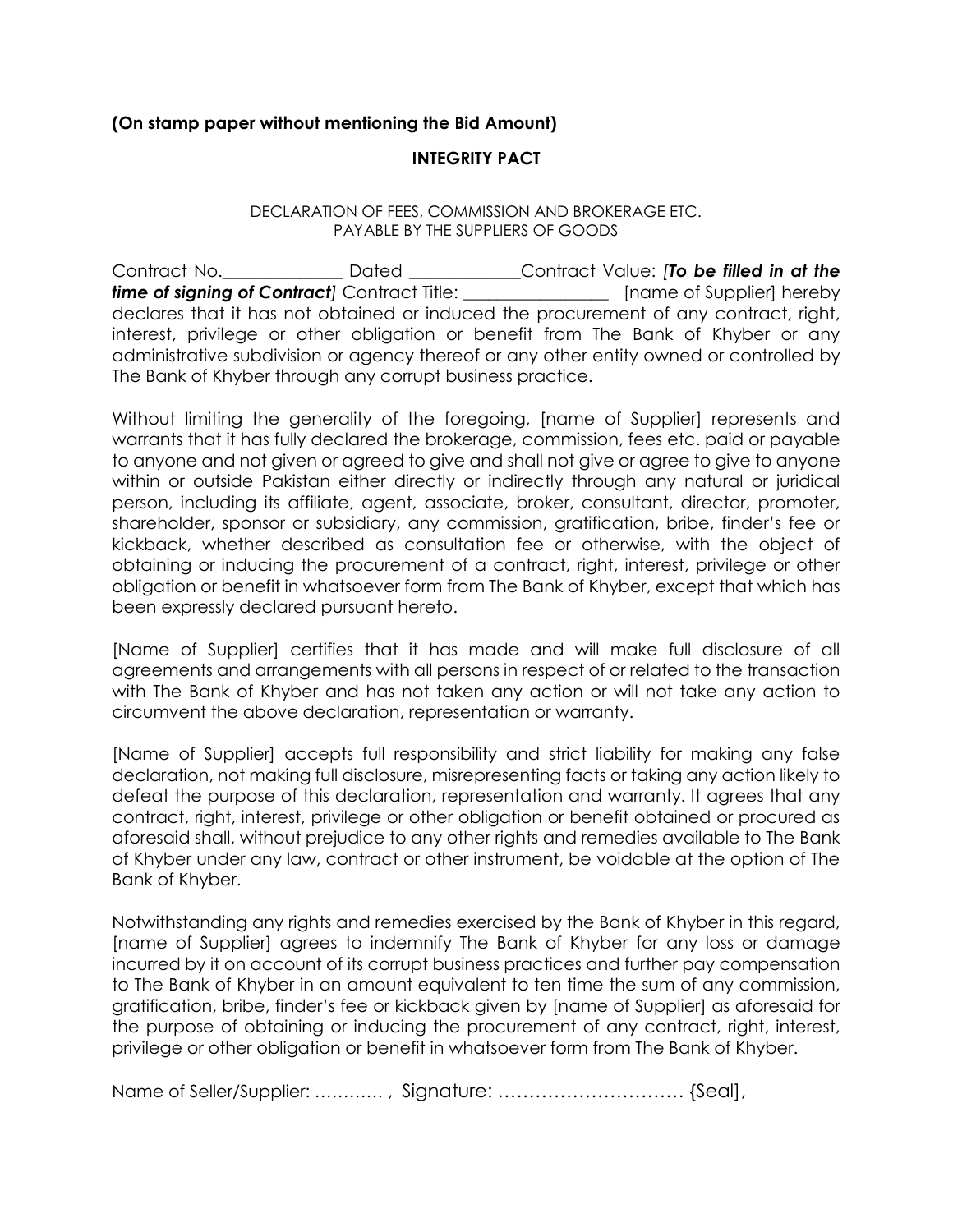# **Notary Public:**

(to be filled on Stamp paper dully attested from Notary public)

#### Fair Price Certificate (TO BE ENCLOSED WITH BID DOCUMENT)

I/We, M/S

hereby certify that prices quoted by us against The Bank of Khyber, for the tender No. are the lowest and most competitive as generally applicable to all other buyers and or sold through our agents as per prevailing international market as on the date of quote and if it is established at any stage that these were higher we shall be held responsible and agree to pay immediately the differential to The Bank of Khyber.

SIGNATURE AND SEAL OF THE BIDDER/MANUFACTURER/SOLE AGENT/AUTHORIZED DEALER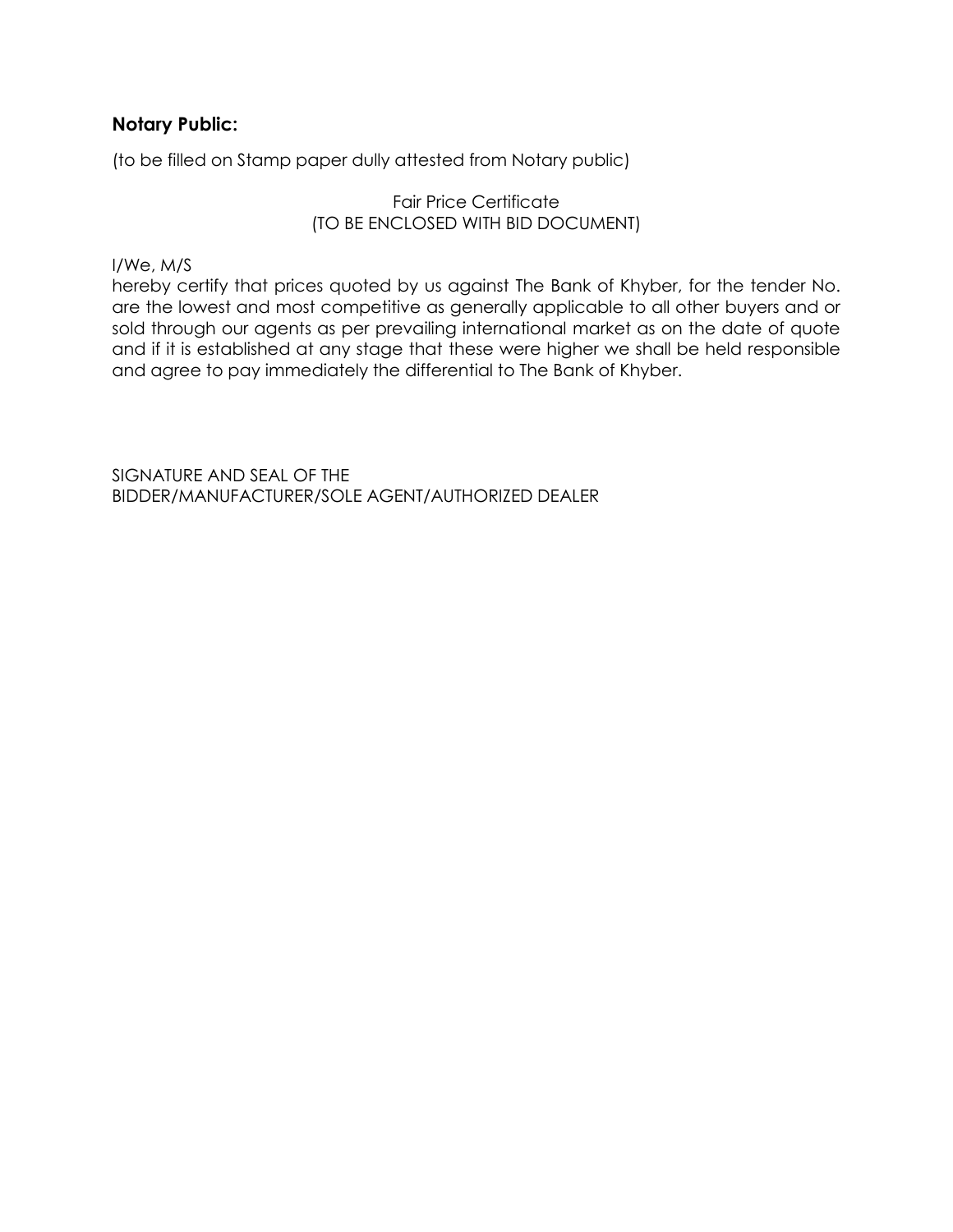(must be on stamp paper duly attested by notary public)

# **UNDERTAKINMG FOR PROVISION OF BANK PERFORMANCE GUARANTEE**

We M/s **hereby undertake that** upon declaration of successful bidder of bok tender No. we shall be bound to submit Performance Guarantee issued by schedule Bank in favour the Bank Of Khyber 10% of the total bid amount.

M/s.

**Witnesses** 

1.

2 .

Notary Public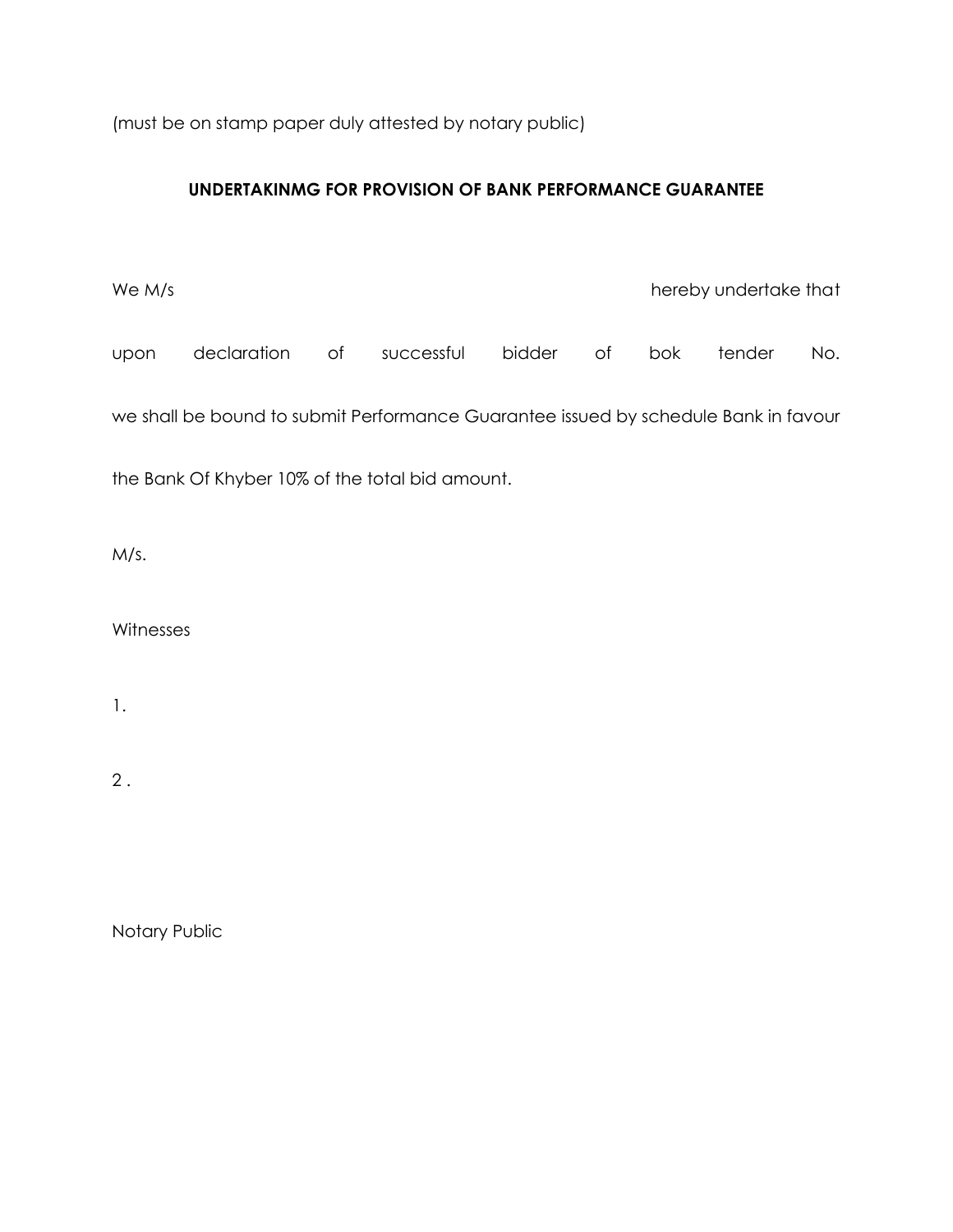